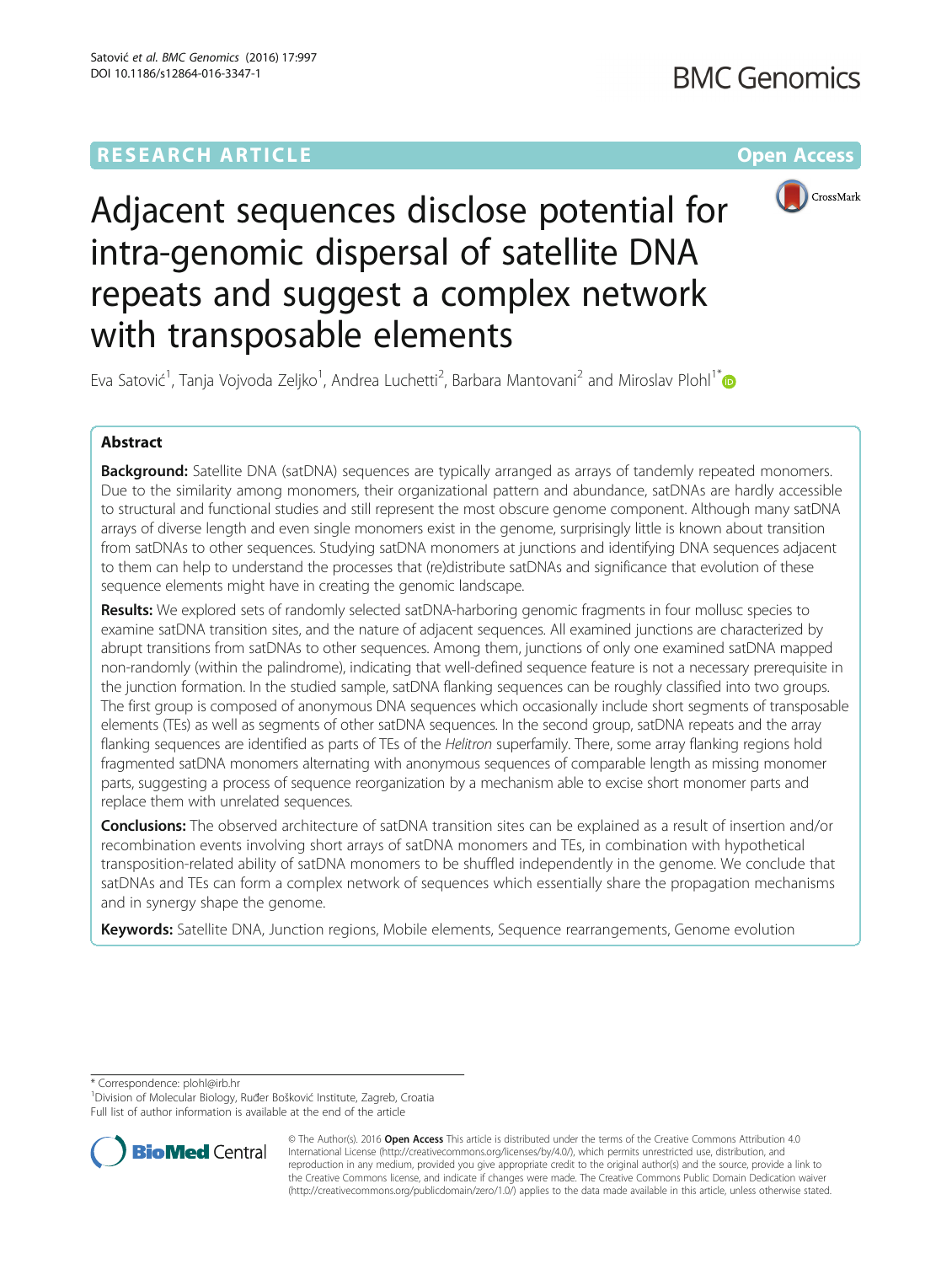# Background

Satellite DNAs (satDNAs) and transposable elements (TEs) are the two most abundant classes of repetitive sequences in eukaryotic genomes [\[1](#page-10-0)]. SatDNAs are defined as tandemly repeated, non-coding DNA sequences that form megabase-long arrays located in heterochromatin. A peculiarity of satDNAs is the concerted evolution of repeat units accompanied by extremely dynamic array expansions and contractions, a process driven by diverse mechanisms of non-reciprocal sequence exchanges [[2](#page-10-0)]. In contrast, a major feature of TEs is genome mobility, self-replication and formation of interspersed repeats [\[3](#page-10-0), [4](#page-10-0)]. Diverse TEs, which move either autonomously or by using enzymes of other autonomous elements, constitute a complex network of interlinked sequences. As a result, a significant fraction of the genome could be derived from TEs and sequences that resulted from their deterioration (for example, [\[5](#page-10-0)–[7](#page-10-0)]).

Despite conceptual differences, there are many reports showing that satDNAs and TEs can share a close sequence relationship, although involving different DNA segments (reviewed in [[8\]](#page-10-0)). For example, TEs can contribute to formation of satDNAs by tandem amplification of a whole element or its part [\[9](#page-11-0)–[11](#page-11-0)]. Short arrays of tandem repeats can also be found within TEs, and in some cases these repeats appear to be the building blocks of satDNAs [\[12](#page-11-0)–[17](#page-11-0)].

In addition to localized organization into long homogeneous arrays of heterochromatin, growing evidence suggests a much broader, genome-wide distribution of satDNAs [[10, 18, 19\]](#page-11-0). Analysis of sequence variability performed on the 1.688 satDNA of Drosophila [[20\]](#page-11-0) and on satDNAs of the beetle Tribolium castaneum [[19](#page-11-0)] showed that satDNA copies located in euchromatic chromosomal domains evolve under similar rules as their counterparts in heterochromatic compartments. A heat-stress induced regulatory mechanism of transient genome-wide heterochromatinization has been recently proposed in T. castaneum as a possible functional role of isolated euchromatic satDNA copies [[21\]](#page-11-0).

A direct consequence of extensive shuffling of satDNA repeats are numerous junctions with other sequences that can track processes forming the current pattern. Although a large number of satDNAs have been described in detail, there is still only limited information about the molecular characteristics of such junction sites. SatDNA monomers at array ends often show enhanced level of decay, a phenomenon considered to be a consequence of the lack of sequence homogenization of terminal repeats by unequal crossover [\[22](#page-11-0)–[25](#page-11-0)]. However, observed exceptions to this rule can be either because junctions were recently formed or because monomers are not homogenized by unequal crossover at all, for example, if arrays are too short and/or isolated from the rest [[19, 26, 27](#page-11-0)], or are supposed to evolve under constraints

[[20, 21\]](#page-11-0). In any case, considering the available data, satDNA sequence ends mostly form well-defined junctions, irrespective of whether they are between different satDNAs [\[26](#page-11-0)–[29\]](#page-11-0), satDNAs and TEs [[22, 30\]](#page-11-0), or satD-NAs and other sequences [[20, 31](#page-11-0)].

Bivalve molluscs represent a large class of marine and freshwater invertebrates with more than 8000 extant species. Despite numerous specificities and importance in ecology, aquaculture and fisheries, this group of organisms is relatively poorly explored at the genome level. Whole genome sequences are available only for the Pacific oyster Crassostrea gigas [\[32](#page-11-0)] and the pearl oyster Pinctada fucata [[33\]](#page-11-0). A dozen satDNAs have been characterized in bivalves, and some of them were found to be widespread in a number of species and persistent over long evolutionary time [[34](#page-11-0), [35](#page-11-0)]. In contrast to satDNAs, only a few non-autonomous miniature inverted-repeat transposable elements (MITEs) have been described and classified in molluscs, such as modular elements of the pearl family, characterized by internal repeats similar to some satDNA monomers [[12, 34, 36](#page-11-0)]. In a pearl-related element of the clam Donax trunculus we dissected the modular composition and possible mechanisms that drive rearrangements of internally located tandem repeats [\[14](#page-11-0)].

Here, we study randomly selected satDNA-harboring genomic fragments in 4 mollusc species. Two of the species are related and belong to the same superfamily (Veneroidea): the Manila clam Ruditapes philippinarum, a cosmopolitan invasive species, and its retreating counterpart, the grooved carpet shell R. decussatus. The other two are distantly related: the clam *D. trunculus* (superfamily Tellinoidea) and the oyster Crassostrea gigas (superfamily Ostreoidea). The abundant satDNAs already characterized in the selected mollusc species, the peculiar long-term conservation of some satDNAs and their association with MITEs make an interesting framework for studying interrelations between satDNAs and other genomic sequences. Our analysis has focused on characterization of peripheral and/or interspersed satDNA monomers (i.e., located at the end or outside of typical arrays of tandem repeats) and on annotation of flanking DNA sequences. The aim of this study is to explore the molecular traits of junctions, and how such satDNA repeats may participate in shaping the genome as a whole. To the best of our knowledge, this is the first report characterizing transitions in a random set of hybrid genomic fragments containing both satDNAs and non-satellite genomic sequences.

# Methods

Construction of partial genomic libraries and colony lift

Genomic DNA from the examined mollusc species was isolated according to the standard phenol/chloroform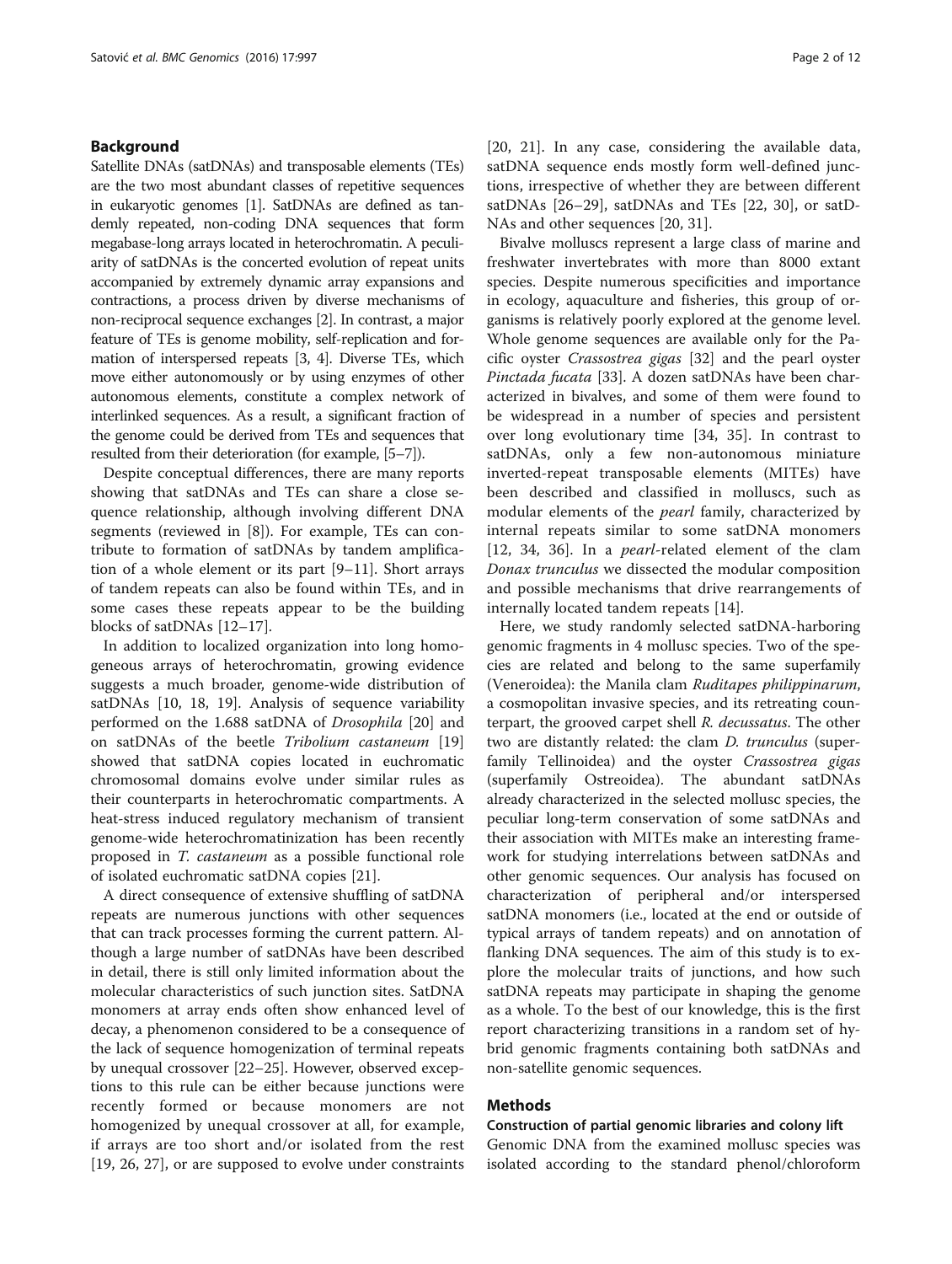protocol, slightly modified for DNA isolation from adult specimens of *D. trunculus* [[37\]](#page-11-0). Following the strategy described by Biscotti et al. [[38\]](#page-11-0), genomic DNA of R. decussatus and R. philippinarum was partially digested (10 μg of DNA, 37 °C/5 min) with 5 U of AluI restriction endonuclease or, in the case of D. trunculus genomic DNA, with 5 U of AluI or BamHI restriction endonucleases (Fermentas). The obtained fragments were ligated into the pUC19 vector, and transformed into E. coli DH5α competent cells (Invitrogen) following which cells were grown on ampicillin-selective plates. After colony transfer, positively charged membranes (Amersham) were probed with AluI-digested digoxigenin-labeled genomic DNA of the corresponding species. Hybridization with complete genomic DNA develops a more intensive hybridization signal in sequences present in large copy number compared to those present in a single copy. Colony hybridization was conducted under 65 °C in 20 mM sodium phosphate buffer (pH 7.2), 20% SDS, allowing ~80% sequence similarity. Stringency washing was performed in 20 mM sodium phosphate buffer, 1% SDS, at a temperature three degrees lower than the hybridization temperature. To detect the hybridization signal, membranes were incubated with anti-digoxigenin alkaline phosphatase conjugate and chemiluminescent signals induced by CDP-Star (Roche) were captured on X-ray films (Amersham).

#### Sequencing and sequence analysis

Plasmid DNA with selected inserts was isolated from E. coli clones and sequenced at Macrogen Inc. In the case of Dt-BIV160, additional repeats were amplified from genomic DNA by PCR, using the primer pair, bivF: TACATAGACTTATATAGGGAAAATC, and bivR: TTT GACCCCAGGGGAATAATT. PCR amplification was performed with initial denaturation at 94 °C for 5 min, 30 cycles of 94 °C for 30 s, 55 °C for 30 s, 72 °C for 30 s, and final extension at 72 °C for 7 min. All PCR products were cloned into the pGEM-T Easy vector system (Promega), and multimer-containing clones sequenced.

Sequences submitted to GenBank obtained the following accession numbers KU682284 - KU682293, KU682294 - KU682299, KU682300 - KU682313, KU682314 - KU682355. Clones DTC17AluF, 84–35, and DTC52Alu already exist in the database with the corresponding accession numbers: KC981731, KC981682, and KC981735 (Additional file [1:](#page-10-0) Table S1). Sequences of fragments shorter than 200 bp could not be deposited in GenBank but can be obtained upon request.

Sequence editing, alignments and local BLAST searches were performed using the Geneious 5.4.3 program (Biomatters Ltd.). Tandem repeats were defined using TRF [[39\]](#page-11-0) default parameters and manually adjusted where needed. SatDNA consensus sequences were built according to the majority principle, by combining entries deposited in databases and monomers sequenced in this work. Substructures, repeats and motifs were searched with appropriate applications within the Oligonucleotids repeats finder online tool ([http://wwwmgs.](http://wwwmgs.bionet.nsc.ru/mgs/programs/oligorep/InpForm.htm) [bionet.nsc.ru/mgs/programs/oligorep/InpForm.htm\)](http://wwwmgs.bionet.nsc.ru/mgs/programs/oligorep/InpForm.htm). The CENSOR online tool [\[40](#page-11-0)] was used for screening query sequences against a repetitive DNA collection deposited in Repbase.

# Search for Cg170 satDNA in the C. gigas genome assembly

The C. gigas genome assembly (oyster.v9; [[32\]](#page-11-0) was analyzed using Geneious v6.1.8 (Biomatters Ltd.). The Cg170 monomer sequence deposited in the Repbase under entry "SATREP" was used as a query in BLAST screening. From the obtained results, the first 10 scaffolds revealing hits with the best E-values (4.2e-86) were chosen for a more detailed analysis (the top 10 set). Furthermore, additional 10 sequences were selected among all obtained hits using a local script which shuffles sequences in a random way (the random 10 set). The positions of retrieved C. gigas genomic fragments on scaffolds is shown in Additional file [2](#page-10-0): Table S2. Up to 500 bp long sequences that flank satDNA repeats from both sides were included in all analyses (left; LF500, and right; RF500). The extracted LF500 and RF500 sequences were compared among themselves and with the Repbase using CENSOR [[40\]](#page-11-0).

#### Phylogenetic analyses

SatDNA monomers have been aligned using the Muscle algorithm implemented in Mega v.6 [[41\]](#page-11-0). The best substitution model (T92  $+$  G for all datasets) and Maximum Likelihood trees have been calculated with Mega v. 6; nodal support has been obtained with the bootstrap method after 100 replicates. For comparative purposes, the following sequences drawn from the Genbank were included: the phBglII400 satDNA dimer (acc. no. U80936; [[42](#page-11-0)]), DTHS3 monomers (acc. nos. X94611, X94540, X94542; [[43](#page-11-0)]), and monomers from R. philippinarum and R. decussatus BIV160, D. trunculus pDTE, and oyster *HindIII* satDNAs, already included in the previous satDNA analysis [\[34](#page-11-0)].

#### Breakpoint annotation and distribution analysis

Breakpoint nucleotides have been annotated by aligning segments composed of satDNA monomers and their adjacent anonymous sequences identified in the initial BLAST searches with consensus sequences of corresponding satDNA families arranged in artificial dimers and/or trimers. When necessary, alignments were adjusted manually. The sudden drop in sequence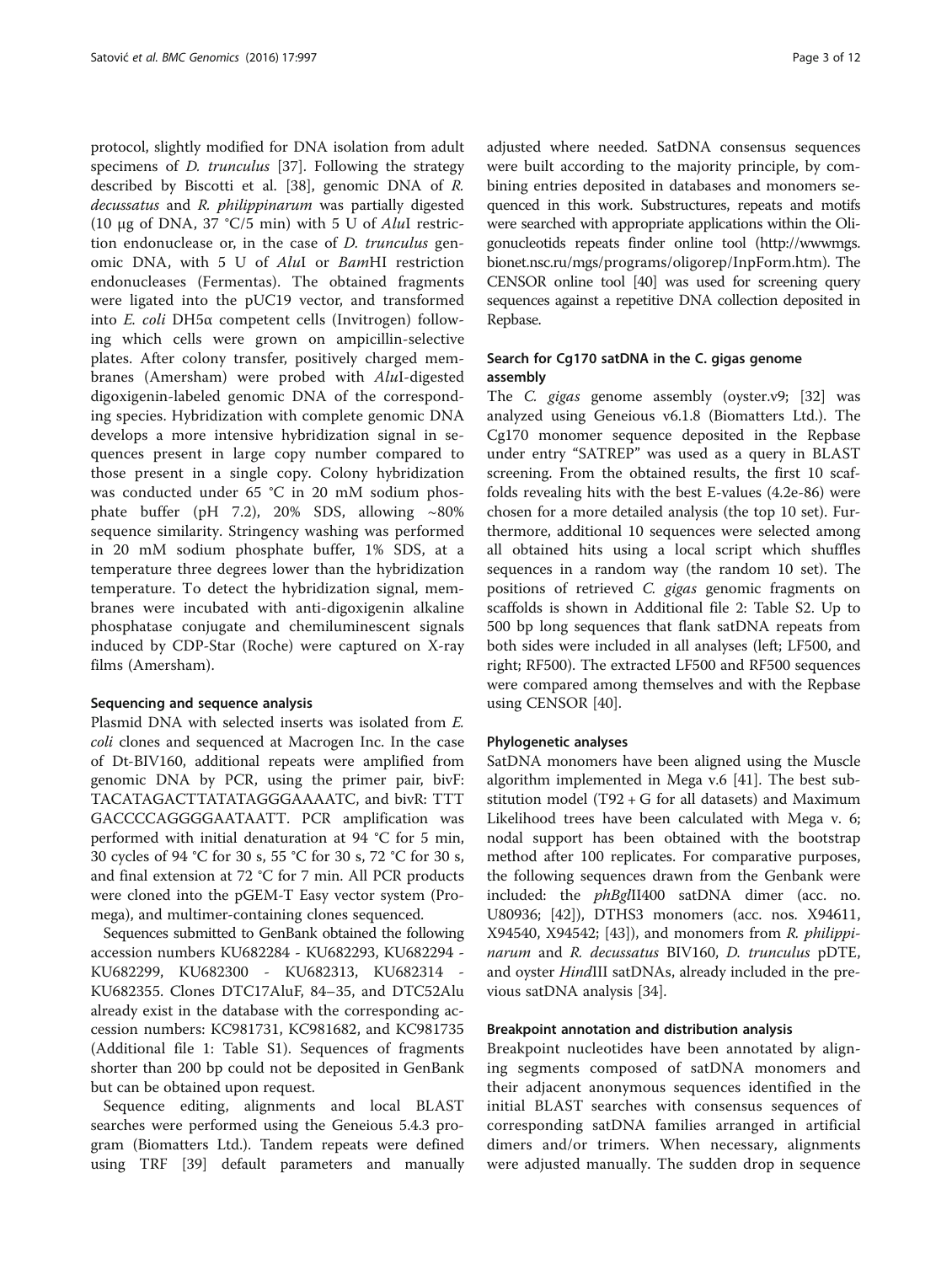similarity could be identified visually, and was verified by determining nucleotide position in which similarity drops below 60% (in a minimal stretch of 10 nucleotides).

In order to test if observed breakpoints are distributed randomly across the sequence or are preferentially clustered in restricted regions, we simulated a null breakpoints distribution to compare with the observed data. For each satDNA family, we drew the same number of breakpoints as in the observed data but occurring randomly along the sequence (as it would result from a discrete uniform distribution); this was done for 100,000 replicates. Then, the average pairwise distance (calculated in number of bp) between breakpoints was calculated for each replicate and used to build a null distribution which approximates a normal distribution. Finally, we checked if the average pairwise distance between observed breakpoints falls within or outside the distribution of the simulated data. Statistical significance was assessed by a one-sample Z-test. If the average pairwise distance between observed breakpoints is significantly lower than the average pairwise distance between simulated breakpoints then the observed breakpoints are considered to cluster in a restricted region of the satDNA monomer.

# Results

# Collection of repetitive DNA-containing genomic fragments

DNA fragments enriched in repetitive sequences were detected in partial genomic libraries of R. philippinarum, R. decussatus and D. trunculus in the course of several rounds of cloning and hybridization with total genomic DNA as a probe. Using this approach we collected between 50 and 70 clones of potential interest for each species. After sequencing, we focused on 36 fragments, selected on the basis of similarities with already published satDNAs. A search for tandem repeats that would indicate the presence of yet uncharacterized satDNAs gave no results in this set.

Cloned fragments were up to 4 kb long (1 kb on average), 19 are made exclusively of satDNAs, while 17 are hybrids of satDNA, TE(s) and anonymous sequences (Additional file [1:](#page-10-0) Table S1). TE-related sequences mostly appear as short segments (44–192 bp) of moderate similarity (between 66% and 84%) to DNA transposons and/or LTR-retrotransposons. An exception is the recently characterized short interspersed element (SINE) named RUDI [\[44](#page-11-0)], present as a complete copy in D12. In addition, a search for uncharacterized repeated elements by comparing all sequenced fragments revealed two putative MITEs in *D. trunculus*, DTCM1 and DTCM2, preliminarily classified based on terminal inverted repeats and target site duplication (TSD).

#### phBglII400 satDNA

From R. *philippinarum* we isolated 12 genomic fragments that harbor *phBglII400* satDNA [\[42\]](#page-11-0) associated with other sequences (Fig. [1a,](#page-4-0) and Additional file [1](#page-10-0): Table S1a). Despite the relatively short length, some cloned fragments include more than one satDNA. P2 holds one complete *phBglII400* monomer and a short 43 bp long segment 86% similar to the DTRS satDNA, detected previously in D. trunculus [\[45](#page-11-0)]. In addition to phBglII400 satDNA and parts of different TEs, a 2 kb long fragment P46 harbors the DTHS3 satDNA ([\[43](#page-11-0)]; see also below). The most complex sequence in this set is in the clone P18. It contains one copy of a PhBglII400 monomer precisely split by an 806 bp long sequence flanked by TGATC direct repeats. As this pentanucleotide is part of the *phBglII400* monomer, it could be proposed that direct repeats are TSDs formed upon insertion of the interrupting sequence. In addition, P18 contains a 1426 bp long array made up by 9 consecutive monomers of BIV160 satDNA [\[34](#page-11-0)], separated only by a short segment (22 bp) from the split *phBglII400* monomer (see below for the description of BIV160).

Phylogenetic analysis did not reveal any specificity of phBglII400 monomers reported in this work, and only confirmed the already reported partition into two subfamilies (Additional file [3](#page-10-0): Figure S1a). The junction ends of phBglII400 monomers are abrupt, as evidenced by a sudden decrease in similarity (from >90% to 45– 50%) observed in comparisons with the phBglII400 satDNA consensus sequence. Because of abrupt ends, we were further interested to see if transition sites are clustered and if they could be associated with any specific sequence feature of the satDNA monomer. In this analysis we used two aligned halves of phBglII400 satDNA monomer consensus sequence, due to internally repetitive character of the monomer [[42](#page-11-0)]. Mapping the breakpoint nucleotides clearly revealed their evidently non-random positioning (Fig. [2a,](#page-5-0) and Additional file [4](#page-10-0): Figure S2a). The majority of breakpoints (13/16) are associated with the longer palindrome (12 bp), while the rest map within the shorter (10 bp) palindrome sequence.

# DTHS3 satDNA

Another detected satDNA is DTHS3 [\[43](#page-11-0)], recovered in genomic fragments from all three studied species, and found associated with non-DTHS3 sequences in eight clones (Fig. [1,](#page-4-0) and Additional file [1](#page-10-0): Table S1). As described for the *phBglII400* satDNA, DTHS3 is also linked with fragments of diverse TEs, other satDNAs and anonymous sequences. Specifically, DTHS3 forms an array of four tandem repeated monomers in the fragment DTC32Alu of *D. trunculus*, while short segments in the array flanking region can be assigned to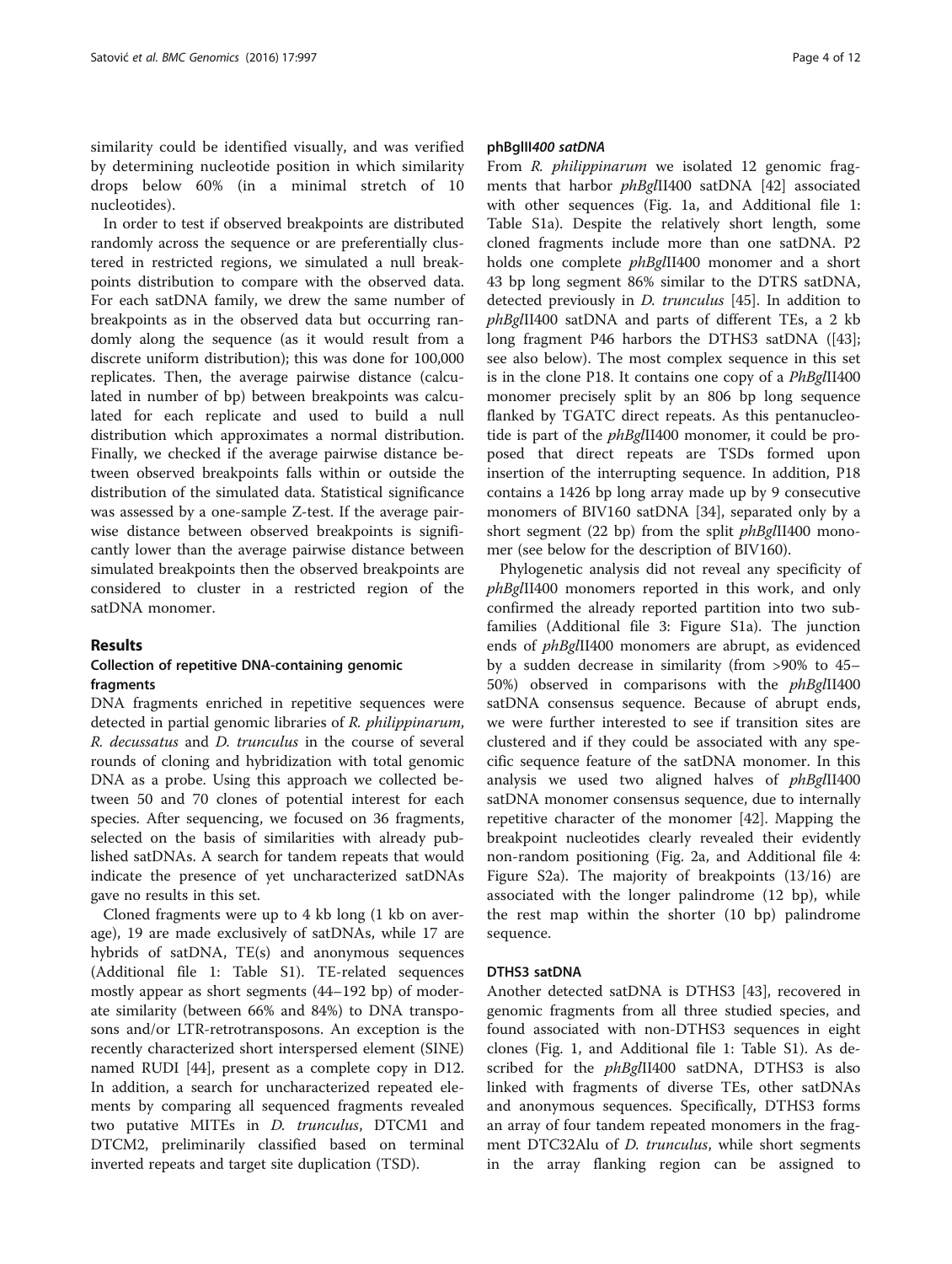<span id="page-4-0"></span>

retrotransposons (Fig. 1c). Fragment D12 (Fig. 1b) harbors one complete DTHS3 monomer which has been split by the insertion of a full-length copy of the SINE element RUDI [[44](#page-11-0)]. Although it was previously reported that RUDI regularly forms TSD sequences upon insertion, they were not found in this case.

Sequence similarity among DTHS3 monomers obtained in this work and those cloned earlier from a restriction-digestion band of D. trunculus [\[43](#page-11-0)] varies between 67.6%–95.2%. Phylogenetic analysis clearly resolved groups according to the species of origin, except for one *R. philippinarum* monomer (Additional file [3](#page-10-0):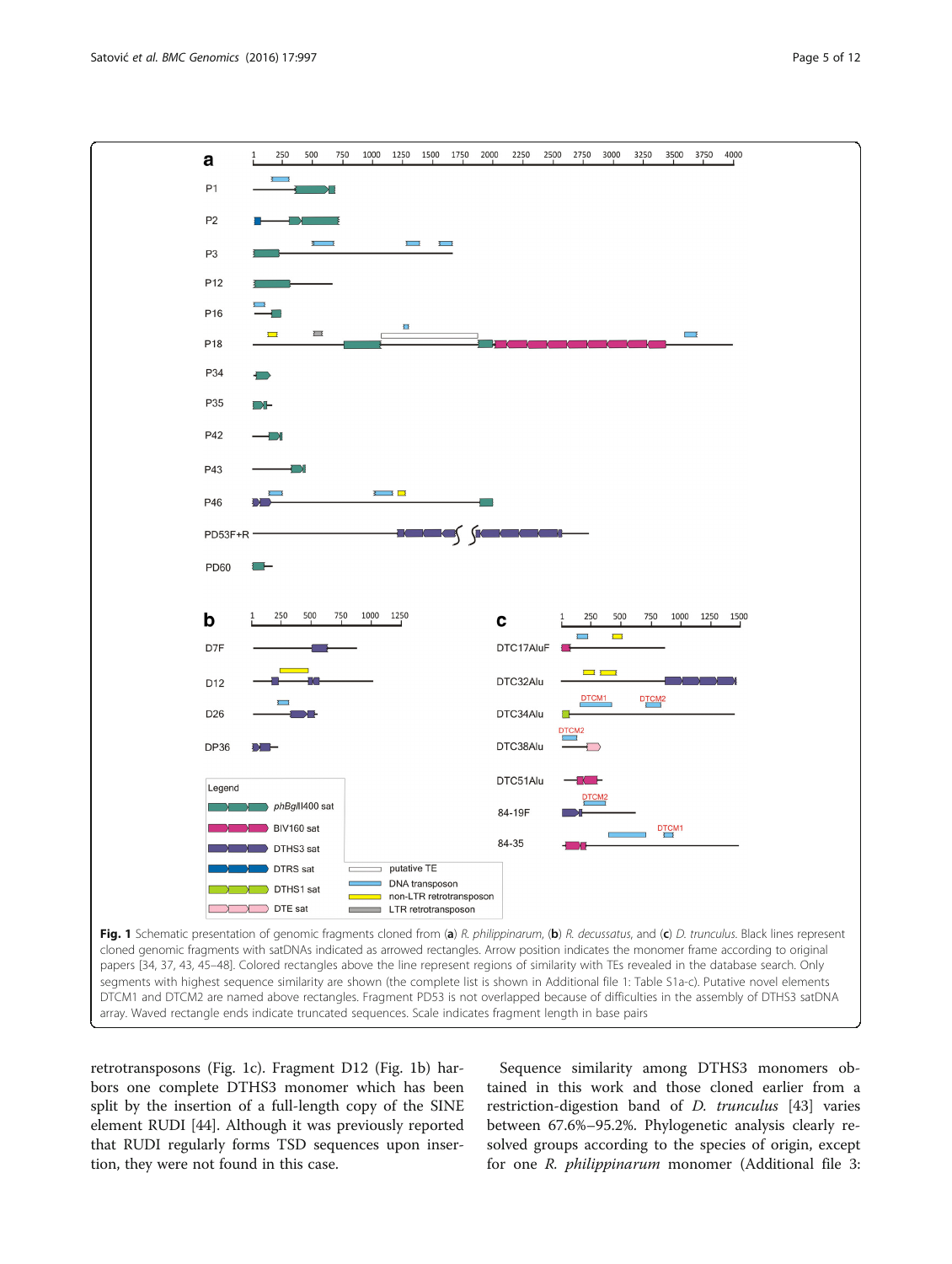<span id="page-5-0"></span>

Figure S1b). Alignment of species-specific consensus sequences revealed a 15 bp long segment with lower variability compared to the rest of the monomer sequence, as well as two short palindromes, six and eight nucleotides long (Additional file [4](#page-10-0): Figure S2b). As for phBglII400 satDNA, the junctions between DTHS3 satDNA and other sequences revealed abrupt transitions. However, in this case, satDNA junction positions are scattered randomly along the monomer sequence (Fig. 2b, and Additional file [4:](#page-10-0) Figure S2b).

# BIV160 satDNA

Among the studied genomic fragments obtained from R. philippinarum and D. trunculus we identified copies of BIV160 satDNA in four clones (Fig. [1a, c,](#page-4-0) and Additional file [1:](#page-10-0) Table S1a, c). Moreover, sequencing from colony hybridization experiments on D. trunculus resulted in 3 additional clones containing only BIV160 satDNA (DTC4Alu, DTC50Alu, and DTC52Alu; Additional file [1](#page-10-0): Table S1c). Due to the fact that BIV160 remained undetected in *D. trunculus* during initial study of this satDNA [\[34](#page-11-0)], specific primers were constructed to obtain additional monomer variants. In

total, 42 monomers were isolated by PCR amplification of D. trunculus genomic DNA and included in the subsequent analyses.

In the phylogenetic analysis, R. philippinarum BIV160 monomers intermingle with monomers characterized previously, without indicating any specific clustering [[34\]](#page-11-0) (Additional file [3](#page-10-0): Figure S1c). However, *D. truncu*lus monomers (regardless of how they were obtained) group separately from other BIV160 sequences. They also remained separated from the related pDTE satDNA, characterized earlier in the same species [\[37\]](#page-11-0), thus representing a distinct, species-specific clade. The consensus sequence derived from monomers recovered from D. trunculus in this work is 85% similar to the BIV160 consensus sequence determined earlier [[34\]](#page-11-0). Nonetheless, the two conserved sequence segments are retained in all variants (Additional file [4](#page-10-0): Figure S2c).

Among hybrid genomic fragments containing BIV160 satDNA and other sequences, the  $~4$  kb-long R. philippinarum fragment P18 incorporates an array of nine BIV160 repeats adjacent to the phBglII400 satDNA monomer described above (Fig. [1a\)](#page-4-0). A *D. trunculus* composite fragment 84–35 contains one complete BIV160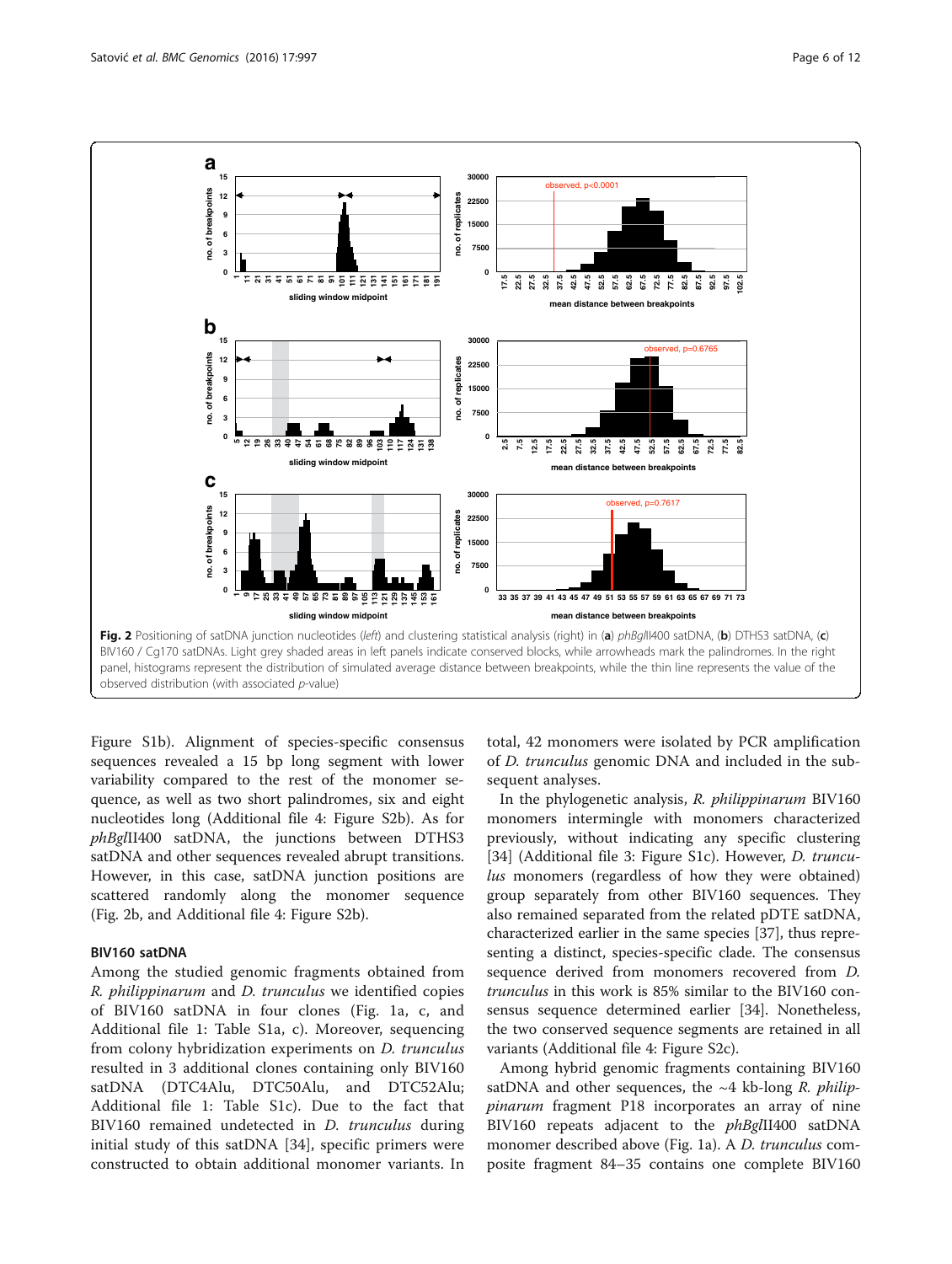monomer which with a couple of nucleotides extends into the subsequent monomer, a full-length copy of DTC84 (a MITE element related to the *pearl* family; [[14\]](#page-11-0)), and one truncated copy of a putative MITE element DTCM1 (Fig. [1c\)](#page-4-0). The BIV160 monomer and the two MITEs are separated from each other by short segments of anonymous sequences. Junction sites of BIV160 monomers are commented below, together with those of Cg170 satDNA.

# Cg170 satDNA

Cg170 satDNA of C. gigas [[46, 47](#page-11-0)] is related to the BIV160 satDNA (64.6% similarity), and they both share two conserved sequence motifs ([\[34](#page-11-0)] (Additional file [4](#page-10-0): Figure S2c). Based on this, we decided to examine a sample of Cg170 repeats and their flanking sequences mined from the assembled C. gigas genome [\[32](#page-11-0)]. Two sets of Cg170-containing fragments were analyzed; 10 were selected according to the best E-value, and another 10 were selected randomly among positives obtained in the search (Fig. [3](#page-7-0), and Additional file [1](#page-10-0): Table S1d). No substantial differences could be observed in the architecture of the "top  $10$ " (marked  $T_{Cg1-10}$ ) and "random 10" (marked R\_Cg1-10) fragments. Arrays of Cg170 satDNA obtained in this search contain up to 17 tandem repeated monomers. In the phylogenetic tree, oyster Cg170 monomers and related oyster HindIII satDNA [\[48](#page-11-0)] cluster separately from BIV160 satDNA [[34\]](#page-11-0). Moreover, although Cg170 sequences showed limited intermingling with HindIII monomers, top 10 and random 10 datasets cannot be resolved (Additional file [3](#page-10-0): Figure S1c).

According to overall similarity comparisons, analyzed Cg170 arrays as well as most of their flanking sequences can be mainly assigned to DNA transposons of the Helitron superfamily (87–94% similarity; detailed characterization of these elements in C. gigas genome will be presented elsewhere). Because of shared junction nucleotides in satDNA monomers and because of high sequence similarity in flanking sequences, most of the fragments studied in this set likely emerged in amplification of one master element, differing only in the copy number of Cg170 monomers in the internal array (Fig. [3,](#page-7-0) and Additional file [4](#page-10-0): Figure S2c). All junction ends detected on the same nucleotide we therefore treated in further analyses as a consequence of a single mutational event.

Apart from Helitrons, some Cg170 flanking sequences share similarity with short segments of other mobile elements interspersed among anonymous sequences (Fig. [3](#page-7-0)), thus suggesting a pattern similar to that described in the sections above. One, probably recent, recombination event can be inferred in the left flanking of R\_Cg10, where about 300 bp long segment sharing 94% similarity

to Helitron-N2\_CGi is followed by a 170 bp long stretch 96% similar to the Kolobok-N2\_CGi transposon (Fig. [3](#page-7-0), and Additional file [1:](#page-10-0) Table S1d).

In addition to TEs and anonymous sequences, detailed insight into Cg170 flanking regions also revealed remnants of satDNA monomers. In the T\_Cg1-10 set, a 39 bp long monomer segment (>80% similarity with the Cg170 consensus) is positioned in the left flanking sequence in seven fragments (Fig. [3a\)](#page-7-0). It is separated from the first monomer in the Cg170 array by a 54 bp long spacer (Fig. [4a](#page-8-0)). Interestingly, a missing monomer segment that would arrange a continuous satDNA sequence is of similar length, 63 bp, suggesting a replacement event in which part of the monomer was replaced by a segment of another sequence. Segment position and ends are the same in all studied fragments, indicating again that the described arrangement is a consequence of a single event. One additional monomer segment, arranged in a similar way, is observed in the fragment T\_Cg8 (Fig. [3a](#page-7-0)).

Genomic fragments R\_Cg3 and R\_Cg8 also harbor monomer segments located in array flanking sequences (Fig. [3b\)](#page-7-0). These segments are between 19 and 64 bp long, and show about 90% similarity to the Cg170 consensus sequence. Their distribution in flanking regions identified them as remnants of whole-length monomers in continuity with repeats in the array but disrupted by unrelated sequences (Fig. [4b, c](#page-8-0)). As in the above example, the missing parts of satDNA monomers are similar in length to the inserted satDNA-unrelated sequence, indicating cut and replace events.

Because BIV160 and Cg170 satDNAs are related and can be considered members of the same family, the breakpoint analysis has been carried out for both of them together. In all examined repeats junctions are mostly positioned in close proximity to or within the conserved sequence blocks, characteristic for this family of satDNA repeats. Interestingly, although some clustering in these regions could be inferred, statistical analysis could not support significance of this distribution (Fig. [2c,](#page-5-0) and Additional file [4](#page-10-0): Figure S2c).

# **Discussion**

A broadly accepted observation is that monomers of different satDNAs have very little or nothing in common, although they are often characterized by distinct sequence features, such as conserved motifs, inverted repeats, and palindromes (reviewed in [[49](#page-11-0)]). A possible role of these structural elements could be in providing signals that promote mechanisms involved in the process of rapid propagation of satDNA repeats, either within arrays or across the genome. Illegitimate recombination and transposition-related mechanisms are considered as the most representative of this process. For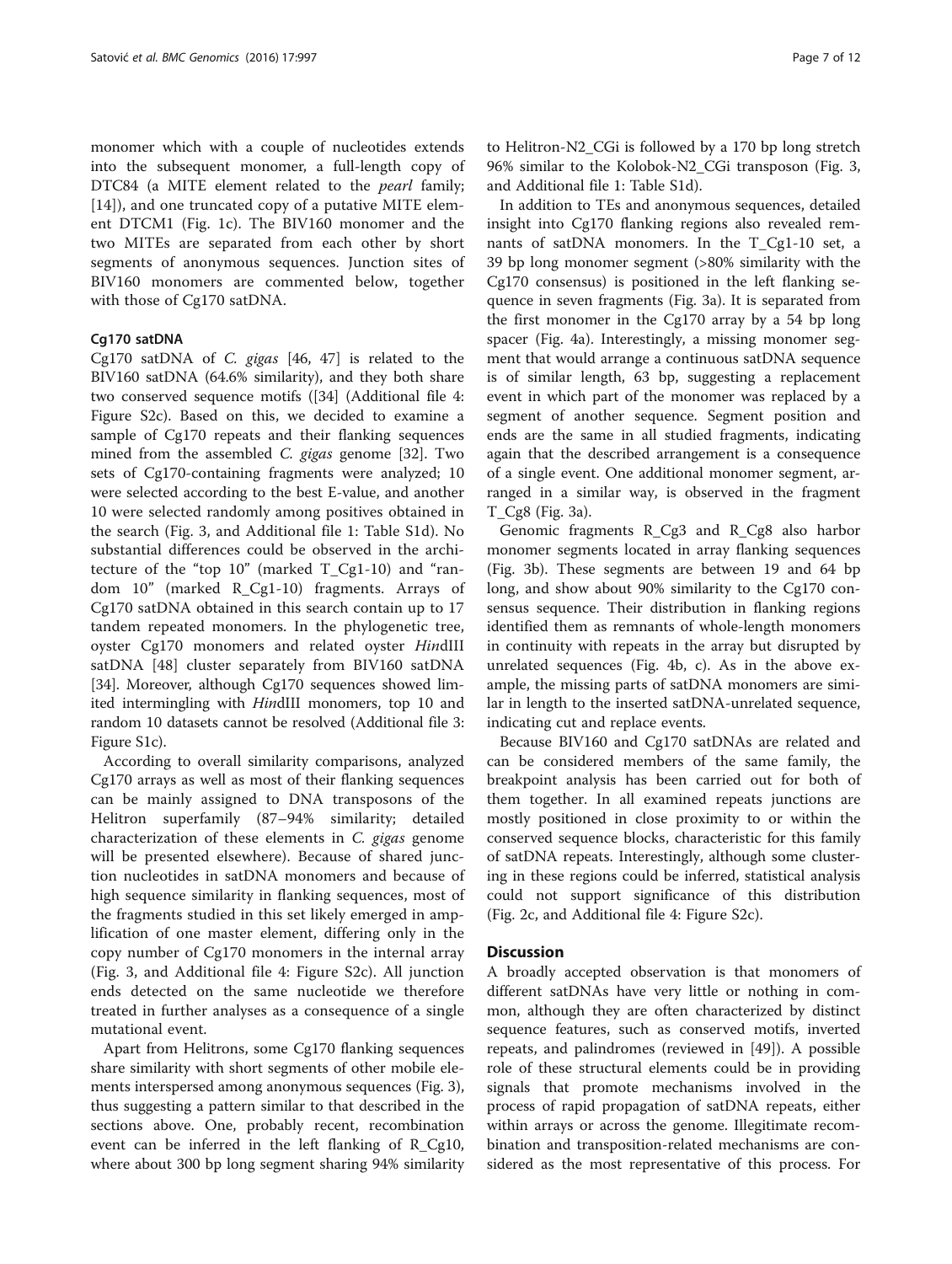<span id="page-7-0"></span>

example, shared sequence motifs were identified as triggers of recombination between arrays of human alpha satDNA [[50, 51](#page-11-0)].

Studies of the transition between satDNAs and other genomic sequences enable characterization of satDNA

sequence ends and associated features within the sequence. Although accumulation of sequence divergences in satDNA monomers at array ends can lead to loss of monomer identity and consequently can blur the transition site [\[22](#page-11-0)–[25\]](#page-11-0), there are also examples of abrupt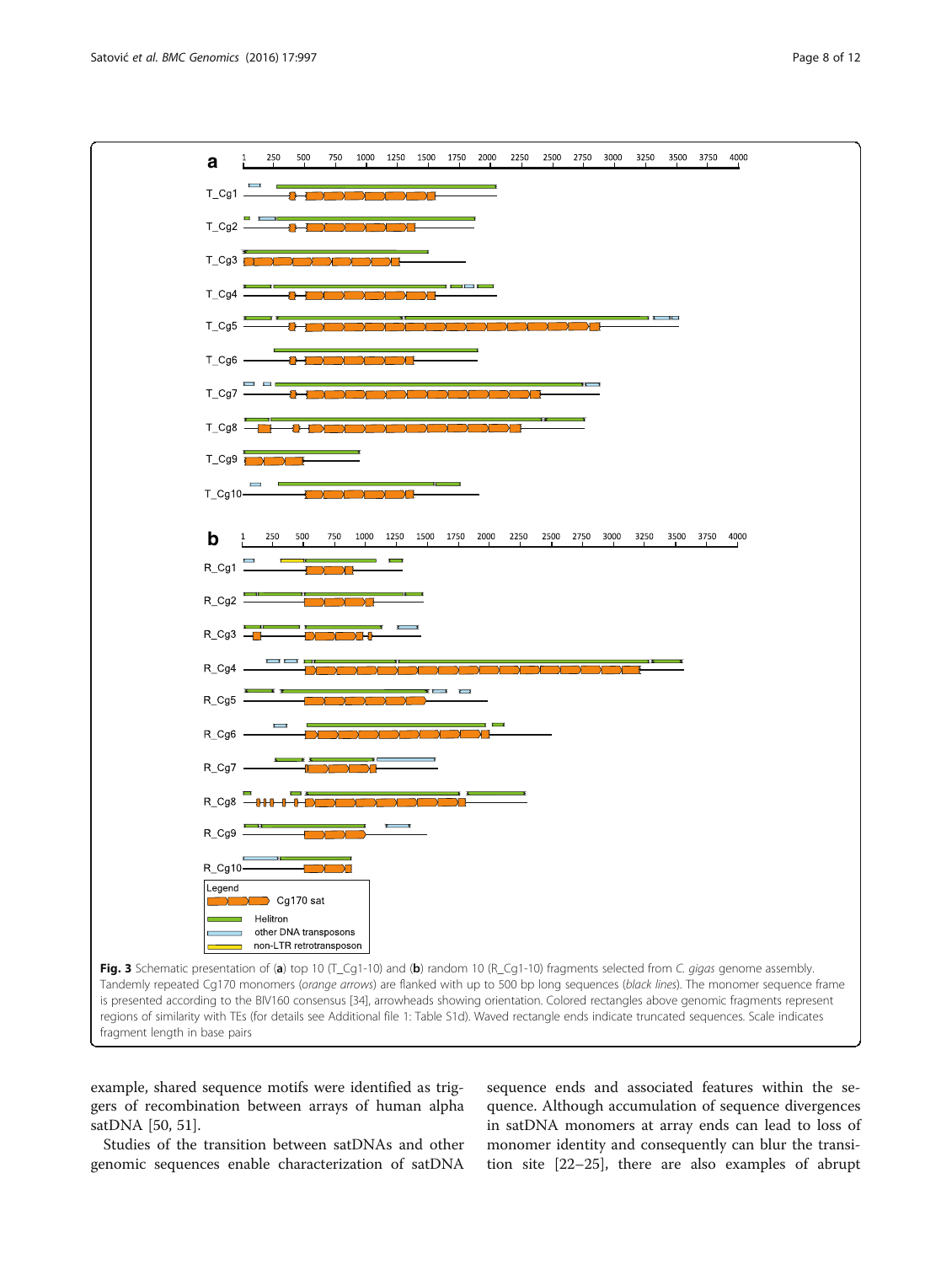<span id="page-8-0"></span>

switches from a satDNA to another sequence (for example, [[20, 26, 27\]](#page-11-0)). Phylogenetic analysis shows that bordering monomers examined in this work do not bear any notable differences with respect to the pool of variants, allowing assumed reliable assignment of satDNA sequence ends. In this regard it can be assumed that presented cloned fragments do not contain borders of long satDNA arrays that would be maintained by unequal crossover [\[22](#page-11-0)–[25](#page-11-0)] but are rather representatives of monomers or their short arrays positioned on diverse genomic locations outside of the main chromosome cluster.

Although the number of studied satDNA junctions is still rather low, the available information suggests that satDNAs do not share any common architecture at the point of transition. In the parasite wasp for example, palindromes were detected at junctions between two satDNA arrays, while short stretches of sequence similarity link satDNA with a TE [\[22](#page-11-0), [28](#page-11-0)]. In Drosophila, it has been proposed that illegitimate recombination mediated by local tracts of sequence similarity can lead to satDNA insertions into a novel genome environment,

resulting in abrupt switches and interspersion of arrays [[27\]](#page-11-0). Although no sequence feature could be identified in junctions between satDNAs of the beetle [[26\]](#page-11-0), recombination sites were localized within a 20–30 bp long segment, a stretch of comparable length as those observed in human alpha and Drosophila satDNAs [\[27](#page-11-0), [50](#page-11-0)].

In line with previous examples, each satDNA in the studied mollusc species shows its own pattern of transition sites (the list of satDNAs retrieved in this work is shown in Additional file [5](#page-10-0): Table S3). Junctions are (i) clearly associated with the palindrome in phBglII400 monomer, (ii) unrelated with any observed sequence feature and distributed along the whole monomer sequence in DTHS3 or (iii) are loosely grouped mostly around the longer of the two conserved sequence motifs in the related pair of BIV160 and Cg170 satDNAs. Furthermore, there is no indication of species-specificity when the same satDNA is shared among examined organisms.

Information about junction sites can also be obtained by studying short satDNA-like arrays (up to six monomers long), which are part of the modular MITE elements of the *pearl* family, widespread in bivalve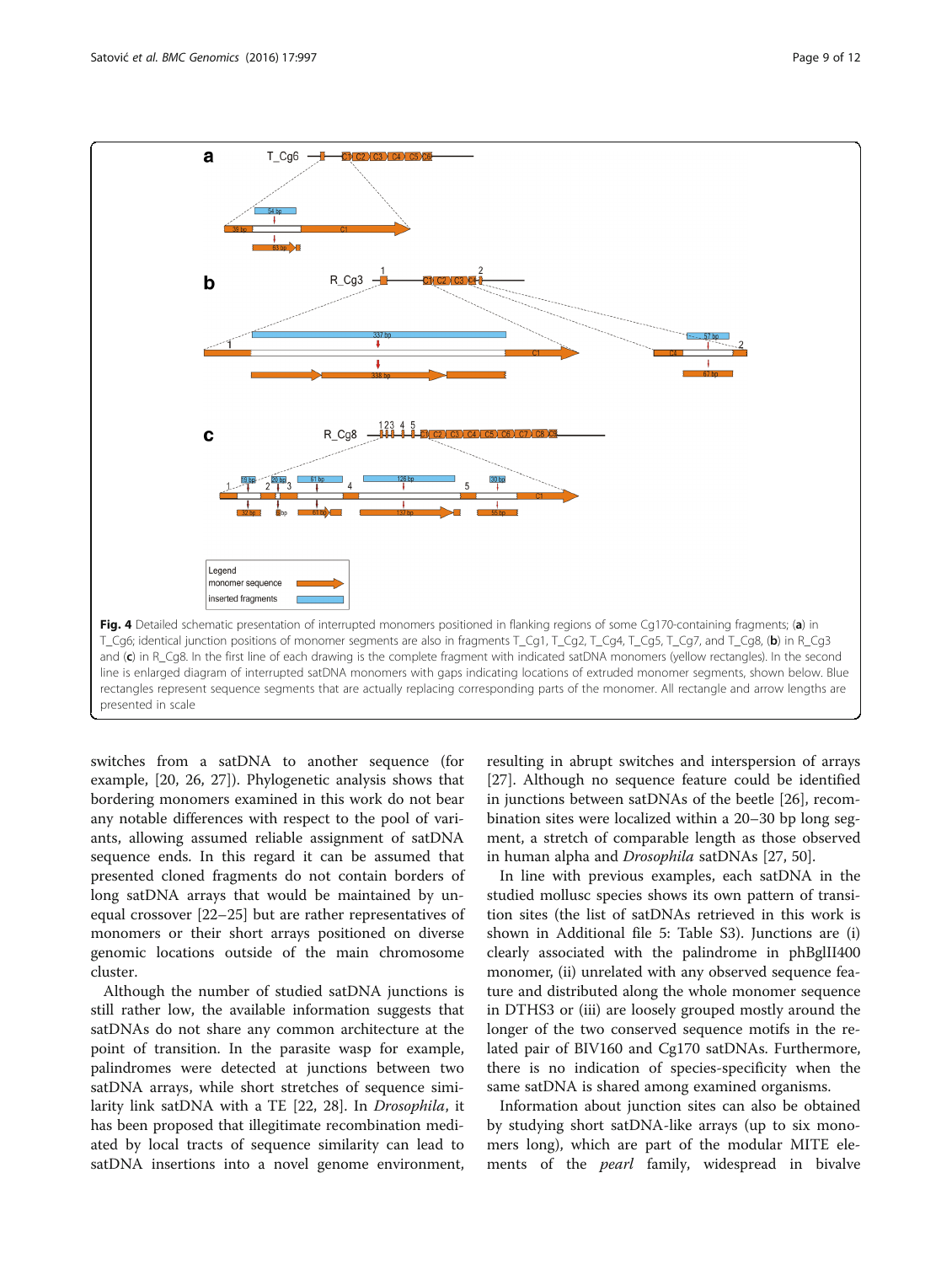molluscs [\[12](#page-11-0)]. In the DTC84 element of D. trunculus, a conserved palindrome is located near the repeat junction in all examined element copies [[14\]](#page-11-0). Repeats of the element CvA of *C. virginica* are conserved in an equivalent location, but instead of a palindrome they hold there a short microsatellite-like segment [\[12](#page-11-0)]. It must also be mentioned that tandem repeats of the CvA element are related to BIV160 and Cg170 satDNA monomers. BIV160 and Cg170 are parts of a large family of satDNA sequences with monomers that, despite sequence divergence, share two well-conserved sequence motifs [[34\]](#page-11-0). In spite of this, our present study could not provide any statistical support in favor of a link between junction sites and conserved motifs in BIV160 and Cg170 monomers, questioning their relevance in formation of satDNA junctions. It can thus be concluded that palindromes, inverted repeats, and conserved sequence motifs can signify, but are not the necessary determinant of junctions between satDNAs and adjacent sequences.

The second question we assessed in this work concerns the composition of DNA sequences adjacent to satDNAs. One set of our results shows satDNAs linked to anonymous, probably non-repetitive sequences occasionally interrupted with short segments annotated as remnants of diverse TEs. However, in the case of C. gigas we found short arrays of Cg170 satDNA that, together with flanking regions, likely represent constitutive parts of Helitron TEs. In line with this observation, sequences related to a satDNA originally isolated in the pilgrim scallop Pecten jacobaeus were found incorporated in the C. gigas genome in segments similar to non-autonomous DNA transposons, suggesting a general importance of TEs in the spread of tandem repeats [[35\]](#page-11-0).

Species-specific differences observed here in the associations of satDNAs and other sequences can be the result of two different study approaches, in silico (C. gigas) and experimental (R. philippinarum, R. decussatus and D. trunculus). Among the surveyed species, only the C. gigas genome has been sequenced and assembled [\[32](#page-11-0)]. The experimental approach has evident limitations, and can be easily biased, for example, due to the construction of genomic library and the library size. On the other hand, limitations in sequence assemblies regularly make large satDNA domains excluded from datasets, and, as a consequence, short arrays such as those of Cg170 satDNA may become apparently "enriched" in the assembled genome (for the discussion about this point, see [[19\]](#page-11-0)). Sets explored in this survey are of comparable size and represent a kind of genomic cross-section that can be indicative of at least some patterns of associations between satDNAs and other genomic sequences.

Complexity and diversity of flanking sequences contrast with low variability of satDNA monomers located at or near junctions, which is similar to the general variability within each satDNA. This can be the result of recent waves of insertions involving satDNAs associated with TEs, and accompanied by rapid decomposition of inserted components. Although only speculative at the moment, this hypothesis can be supported by the observation that over 80% of deletions detected in the C. gigas sequenced genome overlap with TEs, thus indicating their high recombination potential which leads to efficient loss of element structure [[32\]](#page-11-0). In TE-constitutive arrays of tandem repeats, deleterious events can result in copy number alterations and rapid shrinking until the size of a monomer or a monomer segment, as in the scenario describing dynamics of internal repeats in the pearl-like element DTC84 [[14\]](#page-11-0). Low sequence variability of satDNA monomers has also been observed when their short segments are located in the proximity of genes. It was hypothesized that low sequence variability can in this case be a consequence of possible roles in gene regulation and/or chromatin structure [\[20](#page-11-0), [21](#page-11-0), [52\]](#page-11-0).

Insertion and accumulation of mobile elements into satDNA arrays has been detected in diverse organisms [[25, 53, 54\]](#page-11-0). Multiple insertions were also reported, for example a MITE and a *mariner*-like element were found integrated into satDNA of the ant, and satDNAintegrated MITE is a hot-spot for further insertions of mariner and other elements [[30\]](#page-11-0). Some of the mollusc satDNA monomers detected in this work are clearly interrupted with inserted sequences, and here two types of events are distinctive. The first type is as expected; satDNA monomers are precisely split by putative mobile elements (RUDI and an uncharacterized segment in P18), indicating that they became inserted by a common reverse transcriptase-dependent copy-and-paste event [[55\]](#page-11-0), resulting in integration without any loss in the host sequence. The second type of insertion, observed in Cg170 satDNA, is based on excision of a target sequence segment and its replacement by an invading sequence of a similar length (cut-and-replace).

A cut-and-replace event in which two divergent satDNA monomers of the same length precisely replace each other was recently described in a nematode satDNA [[56\]](#page-11-0). The switch occurred at a sequence motif similar to the 17 bp long CENP-B box of human alpha satDNA, common for both monomers. The CENP-B box of human alpha satDNA binds the CENP-B protein [\[57\]](#page-11-0), broadly distributed in vertebrates and invertebrates, and related to transposases of the pogo family [[58](#page-11-0), [59](#page-11-0)]. It was therefore suggested that replacement of nematode satDNA monomers occurred in an event similar to transposition, although the nature of this mechanism remained unknown [[56](#page-11-0)]. In the present study, no particular sequence motif could be revealed at sites of replacement of Cg170 satDNA segments. However, the pattern of disrupted monomers could be formed according to a similar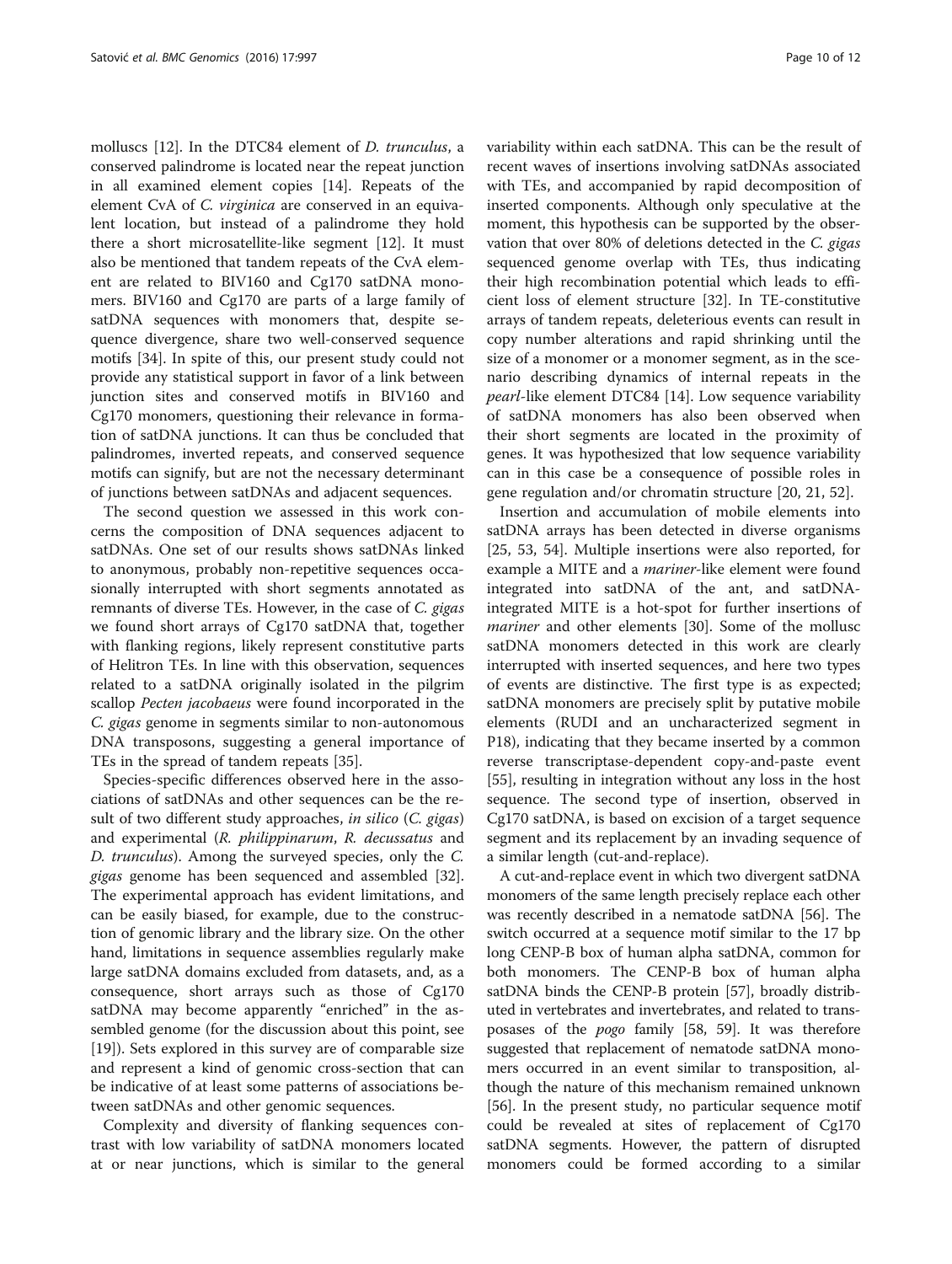<span id="page-10-0"></span>scenario, in which an extraneous sequence invades Cg170 satDNA monomers resulting in excision of satDNA segments. Based on the analogy with nematode satDNA, it can be further speculated that excised satDNA segments might subsequently act as small units that can be spread throughout the genome by invading other sequences.

# Conclusions

Studying satDNA monomers associated with other genomic sequences and annotating their junctions can help to understand processes that lead to interspersion of satDNA repeats, and conceive how they participate in shaping the genome. In the studied sets of satDNA monomers, junction nucleotides revealed either localized or dispersed positioning, showing that sequence features such as palindromes or conserved sequence motifs are not indispensable elements of the transition site. Adjacent to satDNAs are found (i) anonymous sequences interspersed with short segments of diverse TEs and/or other satDNA sequences, or (ii) sequences that are, together with satDNA repeats, assigned as parts of TEs of the Helitron superfamily. Both patterns suggest tight interconnection between satDNAs and TEs. In addition, detection of individual satDNA monomers in some genomic fragments is indicative of hypothetical transposition-related ability of satDNA sequences to be relocated independently throughout the genome. Comparably, fragmented satDNA monomers alternating with anonymous sequences in some array flanking regions can be a consequence of cutand-replace events involved in rapid deterioration of satDNA monomers at array ends.

Altogether, our results indicate a close link between satDNAs and TEs in examined mollusc species, highlighting integration of the two sequence types into a complex network able to shape genomic repetitive environment and alter the entire genome. Accumulating knowledge about mobility and interspersion patterns of satDNA repats will also shift the focus of the future work, from bulk analyses of satDNA monomers recovered from long arrays towards studies targeted on satDNA repeats interspersed in the genome and closely associated with diverse genomic sequences.

# Additional files

[Additional file 1: Table S1.](dx.doi.org/10.1186/s12864-016-3347-1) List of all analyzed genomic fragments, their composition and related sequences. (DOCX 45 kb)

[Additional file 2: Table S2.](dx.doi.org/10.1186/s12864-016-3347-1) Positions of analyzed Crassostrea gigas genomic fragments in scaffolds. (DOCX 14 kb)

[Additional file 3: Figure S1.](dx.doi.org/10.1186/s12864-016-3347-1) Phylogenetic analysis of satDNA monomers. (PDF 112 kb)

[Additional file 4: Figure S2.](dx.doi.org/10.1186/s12864-016-3347-1) SatDNA junctions. (PDF 22 kb)

[Additional file 5: Table S3.](dx.doi.org/10.1186/s12864-016-3347-1) List of previously described satDNAs detected in this work. (DOCX 16 kb)

#### Acknowledgements

Authors thank M. Sopta for critical reading and English corrections of the manuscript.

#### Funding

This work has been supported by Research Fund of Ministry of Science, Education and Sports of Republic of Croatia, project no. 098-0982913-2756 to MP, and by RFO-UNIBO and Canziani funding to AL and BM.

#### Availability of data and materials

All data generated or analyzed during this study are included in this published article and its supplementary information files. Newly generated sequences have been submitted to Genbank, under the following accession numbers: KU682284 - KU682293, KU682294 - KU682299, KU682300 - KU682313, KU682314 - KU682355. Datasets used in the current study are available from the corresponding author upon request.

#### Authors' contributions

EŠ designed and performed experimental parts, analyzed and interpreted obtained results and participated in critical discussions. TVZ designed and performed analyses of sequences deposited in the genome database, interpreted obtained results and participated in critical discussions. AL performed phylogenetic studies and the breakpoints distribution statistical analysis, participated in interpretation of results and in the manuscript preparation. BM participated in planning the work, interpretation of results and critical discussions. MP designed and coordinated the work, interpreted and discussed results with all co-authors and wrote the manuscript. All authors read and approved the final manuscript.

#### Competing interests

The authors declare that they have no competing interests.

#### Consent for publication

Not applicable.

#### Ethics approval and consent to participate Not applicable.

#### Author details

<sup>1</sup> Division of Molecular Biology, Ruđer Bošković Institute, Zagreb, Croatia.<br><sup>2</sup> Dipartimento di Scienze Biologiche Goologiche e Ambientali Universit <sup>2</sup>Dipartimento di Scienze Biologiche, Geologiche e Ambientali-Università di Bologna, Bologna, Italy.

#### Received: 31 August 2016 Accepted: 25 November 2016 Published online: 06 December 2016

#### References

- 1. López-Flores I, Garrido-Ramos MA. The repetitive DNA content of eukaryotic genomes. In: Garrido-Ramos MA, editor. Repetitive DNA. Genome Dyn, vol. 7. Basel: Karger Publishers; 2012. p. 1–28.
- 2. Plohl M, Luchetti A, Mestrović N, Mantovani B. Satellite DNAs between selfishness and functionality: structure, genomics and evolution of tandem repeats in centromeric (hetero)chromatin. Gene. 2008;409:72–82.
- 3. Kazazian HH. Mobile elements: drivers of genome evolution. Science. 2004;303:1626–32.
- 4. Tollis M, Boissinot S. The evolutionary dynamics of transposable elements in eukaryote genomes. In: Garrido-Ramos MA, editor. Repetitive DNA. Genome Dyn, vol. 7. Basel: Karger Publishers; 2012. p. 68–91.
- 5. Bergman CM, Quesneville H, Anxolabéhère D, Ashburner M. Recurrent insertion and duplication generate networks of transposable element sequences in the Drosophila melanogaster genome. Genome Biol. 2006;7:R112.
- 6. Chénais B, Caruso A, Hiard S, Casse N. The impact of transposable elements on eukaryotic genomes: From genome size increase to genetic adaptation to stressful environments. Gene Elsevier BV. 2012;509:7–15.
- 7. Nellåker C, Keane TM, Yalcin B, Wong K, Agam A, Belgard TG, et al. The genomic landscape shaped by selection on transposable elements across 18 mouse strains. Genome Biol. 2012;13:R45.
- 8. Meštrović N, Mravinac B, Pavlek M, Vojvoda-Zeljko T, Šatović E, Plohl M. Structural and functional liaisons between transposable elements and satellite DNAs. Chromosom Res. 2015;23:583–96.